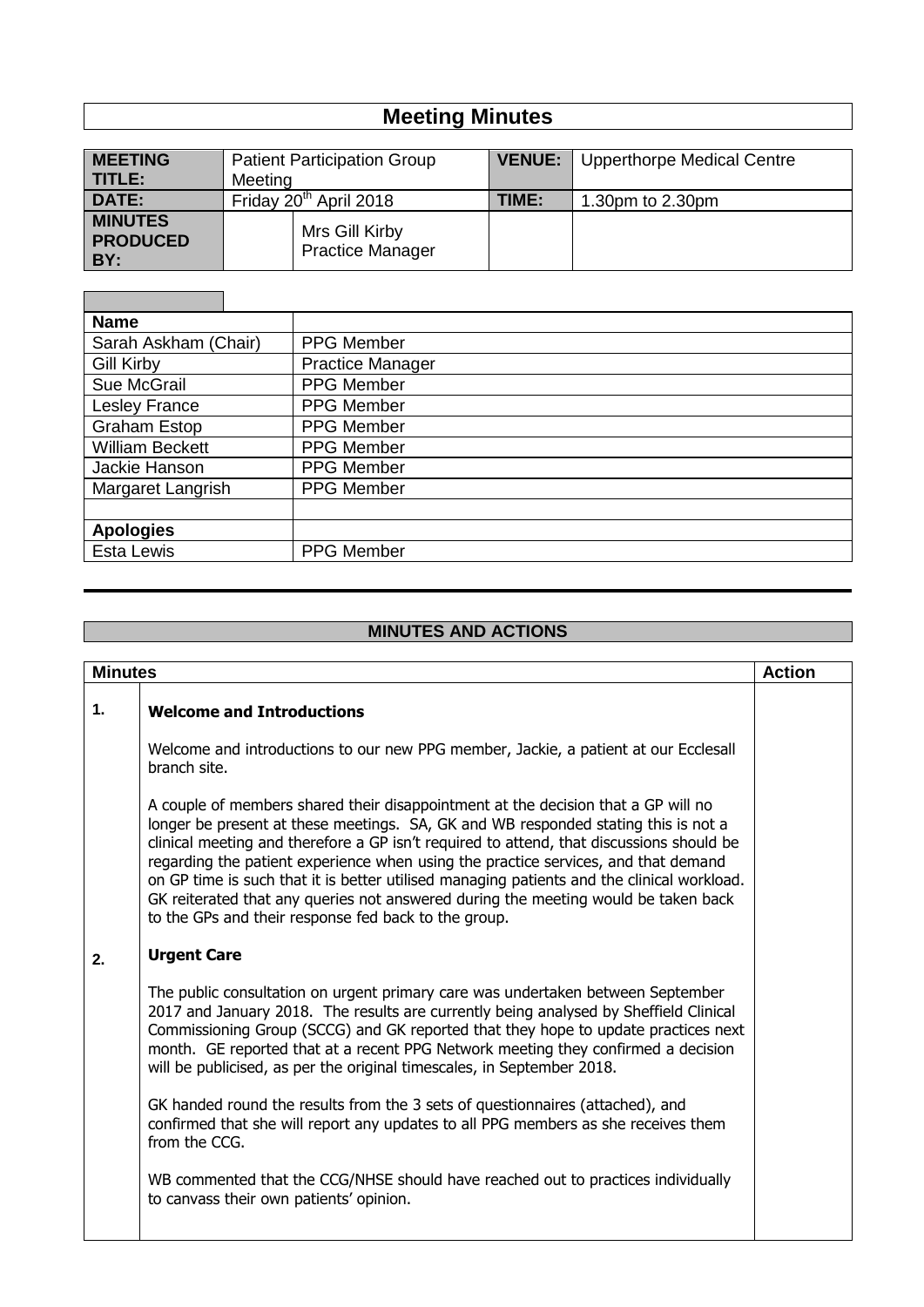|    | GK confirmed that although the practice routine appointments are currently running to<br>2-3 weeks for the first available slot, patients requesting an urgent appointment can<br>be seen by a GP the same day. The surgery has approximately 2 urgent slots per<br>session per day, this amounts to around 10-14 urgent slots per day at each site.<br>SM reported that she finds the same day/urgent slots confusing as she has observed<br>that patients walking in first thing in a morning are not being questioned by the<br>reception staff as to whether their need is urgent and are booking patients in that day<br>regardless. GK confirmed that she would follow this up with the staff.                                                                                       |
|----|--------------------------------------------------------------------------------------------------------------------------------------------------------------------------------------------------------------------------------------------------------------------------------------------------------------------------------------------------------------------------------------------------------------------------------------------------------------------------------------------------------------------------------------------------------------------------------------------------------------------------------------------------------------------------------------------------------------------------------------------------------------------------------------------|
|    | JH reported that she has nothing but praise for the practice and shared a recent<br>positive experience with the group when she required an urgent appointment for her<br>granddaughter.                                                                                                                                                                                                                                                                                                                                                                                                                                                                                                                                                                                                   |
| 3. | GK confirmed that the Saturday appointment slots at Ecclesall MC are pre-bookable<br>with 2 slots available for urgent walk-ins.                                                                                                                                                                                                                                                                                                                                                                                                                                                                                                                                                                                                                                                           |
|    | <b>Premises Bid</b>                                                                                                                                                                                                                                                                                                                                                                                                                                                                                                                                                                                                                                                                                                                                                                        |
| 4. | GK reported that the practice has submitted 2 applications to SCCG for premises bids<br>to obtain funding for improvements/extensions to both surgery sites. Both<br>applications have passed the first stage of the application process, and although we<br>are hopeful, the bids can be rejected by NHS England further into the process. If<br>successful, the practice will prioritise Ecclesall MC, as the need for additional consulting<br>rooms is paramount. GK to keep the group informed of any development.                                                                                                                                                                                                                                                                    |
|    | Online prescription order - free text box                                                                                                                                                                                                                                                                                                                                                                                                                                                                                                                                                                                                                                                                                                                                                  |
| 5. | SM reported that she is still having ongoing issues with systmonline software when<br>utilising the free text box when ordering her repeat prescriptions. GK confirmed that<br>she will spend time with her after the meeting and attempt to get to the bottom of<br>where this process is falling down.                                                                                                                                                                                                                                                                                                                                                                                                                                                                                   |
|    | <b>GP/Nurse/Staff Update</b>                                                                                                                                                                                                                                                                                                                                                                                                                                                                                                                                                                                                                                                                                                                                                               |
|    | GK reported that since the last meeting, the practice has appointed another practice<br>nurse, Claire. The practice now has 4 nurses who all work between both sites. GK<br>stated that she feels the practice team is now settled.                                                                                                                                                                                                                                                                                                                                                                                                                                                                                                                                                        |
| 6. | GK confirmed that as appointments are limited at Ecclesall MC, partly due to the lack<br>of consulting rooms, patients may be offered appointments to attend Upperthorpe MC.                                                                                                                                                                                                                                                                                                                                                                                                                                                                                                                                                                                                               |
|    | Day and time of future PPG meetings                                                                                                                                                                                                                                                                                                                                                                                                                                                                                                                                                                                                                                                                                                                                                        |
|    | As SA now works every morning, she says she will struggle to make a 12.30pm start at<br>the meetings. It was therefore agreed by all that a 1.30pm start on a Friday is okay.                                                                                                                                                                                                                                                                                                                                                                                                                                                                                                                                                                                                              |
| 7. | Any other business                                                                                                                                                                                                                                                                                                                                                                                                                                                                                                                                                                                                                                                                                                                                                                         |
|    | <b>DNA's</b> – JH commented that she is shocked at the number of patients who don't<br>attend for their appointments and don't cancel in good time. GK confirmed this is a<br>real issue for the practice and there is currently a campaign running called "DNA Man"<br>This is a full-sized card board cut out of a superhero which will stand in the waiting<br>areas of a GP surgeries to encourage patients to cancel their appointments.<br>GK confirmed that patients can cancel in person, over the phone, via systmonline and<br>via a text to a dedicated mobile number (advertised in practice leaflet and on surgery<br>website).<br>LF suggested adding the dedicated mobile number to the text message appointment<br>reminder – GK to explore if the message can be amended. |
|    | GK confirmed that the practice writes to patients who regularly DNA and they are<br>removed from the list after several DNA's in a 12 month period. (exceptions to this                                                                                                                                                                                                                                                                                                                                                                                                                                                                                                                                                                                                                    |